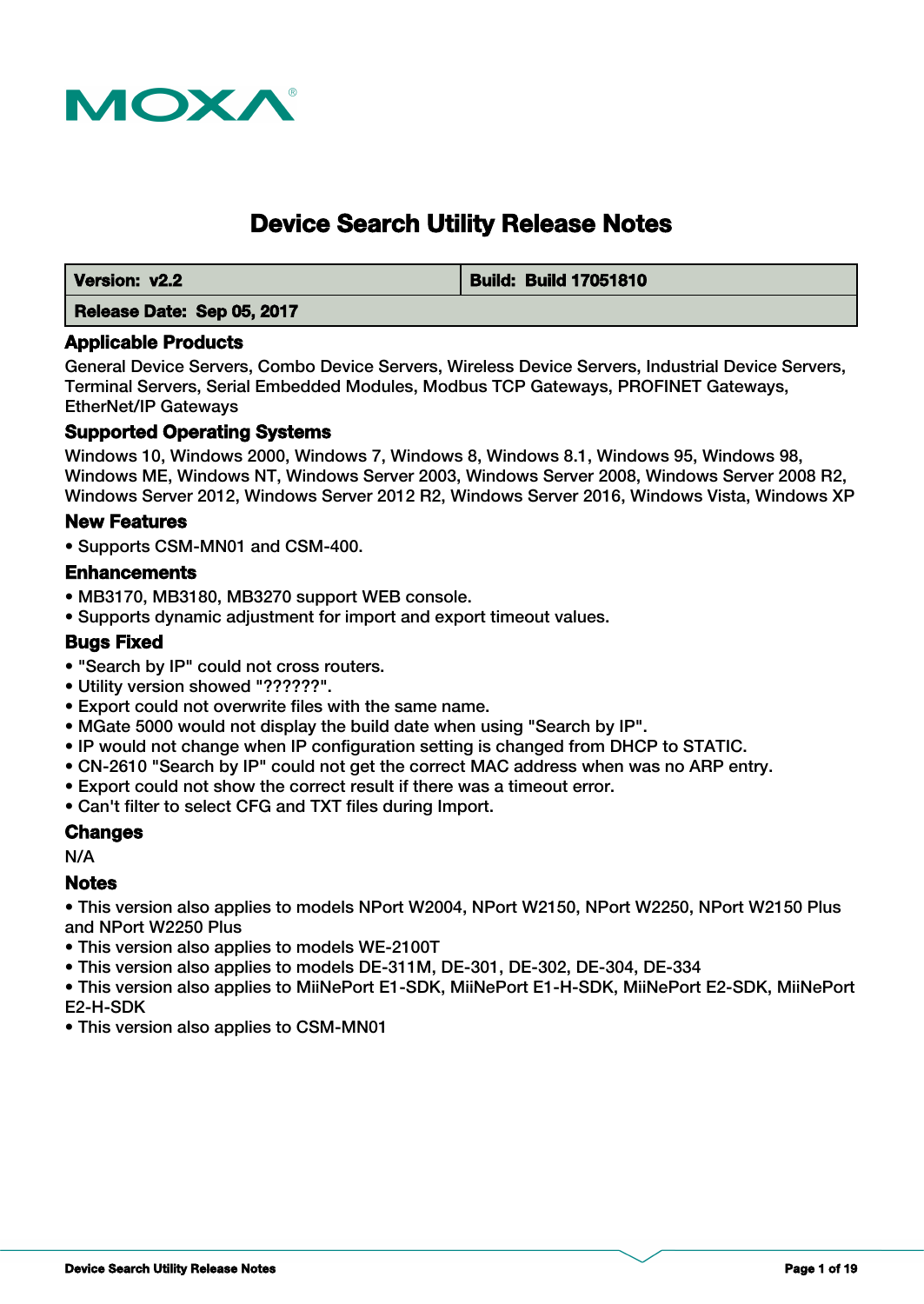

| Version: v2.1     | <b>Build: Build 16112410</b> |
|-------------------|------------------------------|
| Release Date: N/A |                              |

General Device Servers, Combo Device Servers, Wireless Device Servers, Industrial Device Servers, Terminal Servers, Serial Embedded Modules, Modbus TCP Gateways, PROFINET Gateways, EtherNet/IP Gateways

#### **Supported Operating Systems**

Windows 10, Windows 2000, Windows 7, Windows 8, Windows 8.1, Windows 95, Windows 98, Windows ME, Windows NT, Windows Server 2003, Windows Server 2008, Windows Server 2008 R2, Windows Server 2012, Windows Server 2012 R2, Windows Vista, Windows XP

#### **New Features**

• Supports MGate 5109 and MGate 5118.

#### **Enhancements**

- DSCI command timeout changed to 15 seconds.
- Added user name field when executing unlock for security devices.

#### **Bugs Fixed**

• Valid IP address could not be displayed if the last number of the address was equal to 0.

#### **Changes**

N/A

### **Notes**

• This version also applies to models NPort W2004, NPort W2150, NPort W2250, NPort W2150 Plus and NPort W2250 Plus

- This version also applies to models WE-2100T
- This version also applies to models DE-311M, DE-301, DE-302, DE-304, DE-334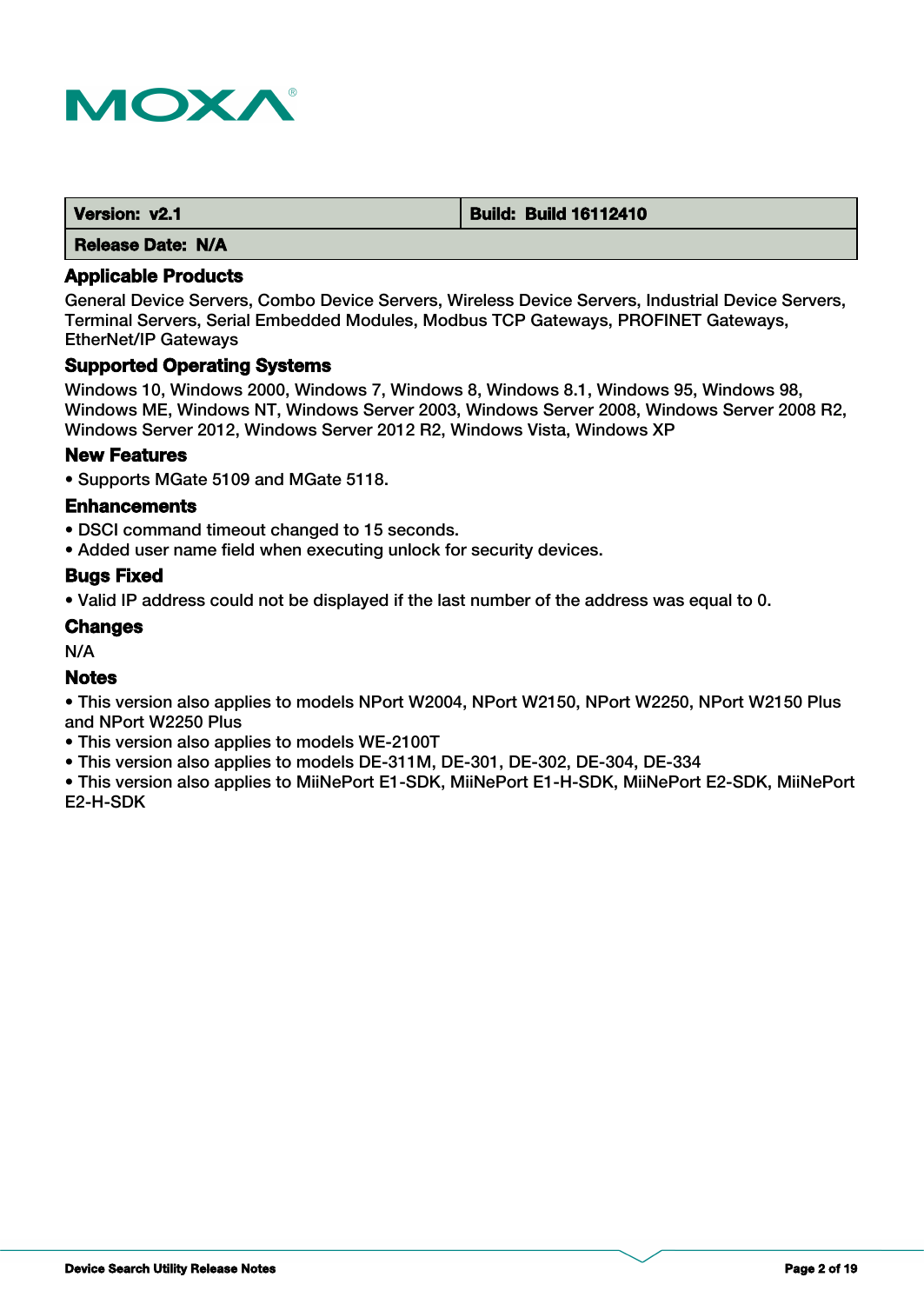

| Version: v2.0            | <b>Build: Build 15070113</b> |
|--------------------------|------------------------------|
| <b>Release Date: N/A</b> |                              |

General Device Servers, Combo Device Servers, Wireless Device Servers, Industrial Device Servers, Terminal Servers, Serial Embedded Modules, Modbus TCP Gateways, PROFINET Gateways, EtherNet/IP Gateways

# **Supported Operating Systems**

Windows 2000, Windows 7, Windows 8, Windows 95, Windows 98, Windows ME, Windows NT, Windows Server 2003, Windows Server 2008, Windows Server 2008 R2, Windows Server 2012, Windows Server 2012 R2, Windows Vista, Windows XP

# **New Features**

- Supports MGate 5000 Series.
- Supports MGate MB3000 Series.
- Supports MGate EIP3000 Series.
- Supports Import/Export function.
- Displays firmware version and build date.

### **Enhancements**

N/A

# **Bugs Fixed**

• Search results would mistakenly open the IP conflict dialog when setting PC to IPv6 only.

### **Changes**

• Changed utility name to "DSU".

### **Notes**

• This version also applies to models NPort W2004, NPort W2150, NPort W2250, NPort W2150 Plus and NPort W2250 Plus

• This version also applies to models WE-2100T

• This version also applies to models DE-311M, DE-301, DE-302, DE-304, DE-334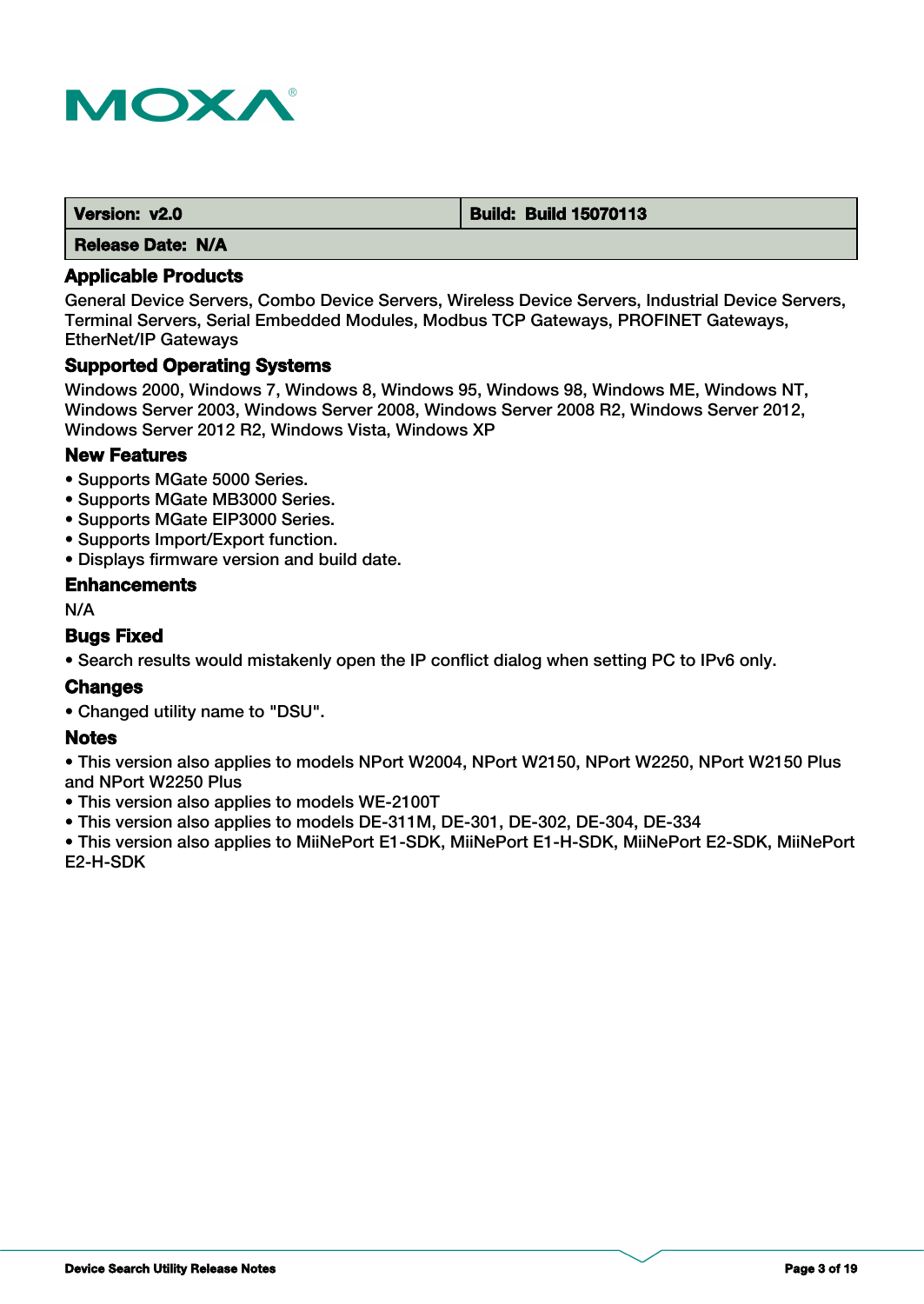

| Version: v1.15 | <b>Build: Build 14063019</b> |
|----------------|------------------------------|
|                |                              |

#### **Applicable Products**

Combo Device Servers, General Device Servers, Wireless Device Servers, Industrial Device Servers, Terminal Servers, Serial Embedded Modules

# **Supported Operating Systems**

Windows 2000, Windows 7, Windows 8, Windows 95, Windows 98, Windows ME, Windows NT, Windows Server 2003, Windows Server 2008, Windows Server 2008 R2, Windows Server 2012, Windows Server 2012 R2, Windows Vista, Windows XP

#### **New Features**

- Supports IPv6 function for MiiNePort E1/E2/E3.
- upports CN2650I-8-HV and CN2650I-16-HV.

#### **Enhancements**

N/A

### **Bugs Fixed**

N/A

### **Changes**

N/A

### **Notes**

• This version also applies to models NPort W2004, NPort W2150, NPort W2250, NPort W2150 Plus and NPort W2250 Plus

• This version also applies to models WE-2100T

• This version also applies to models DE-311M, DE-301, DE-302, DE-304, DE-334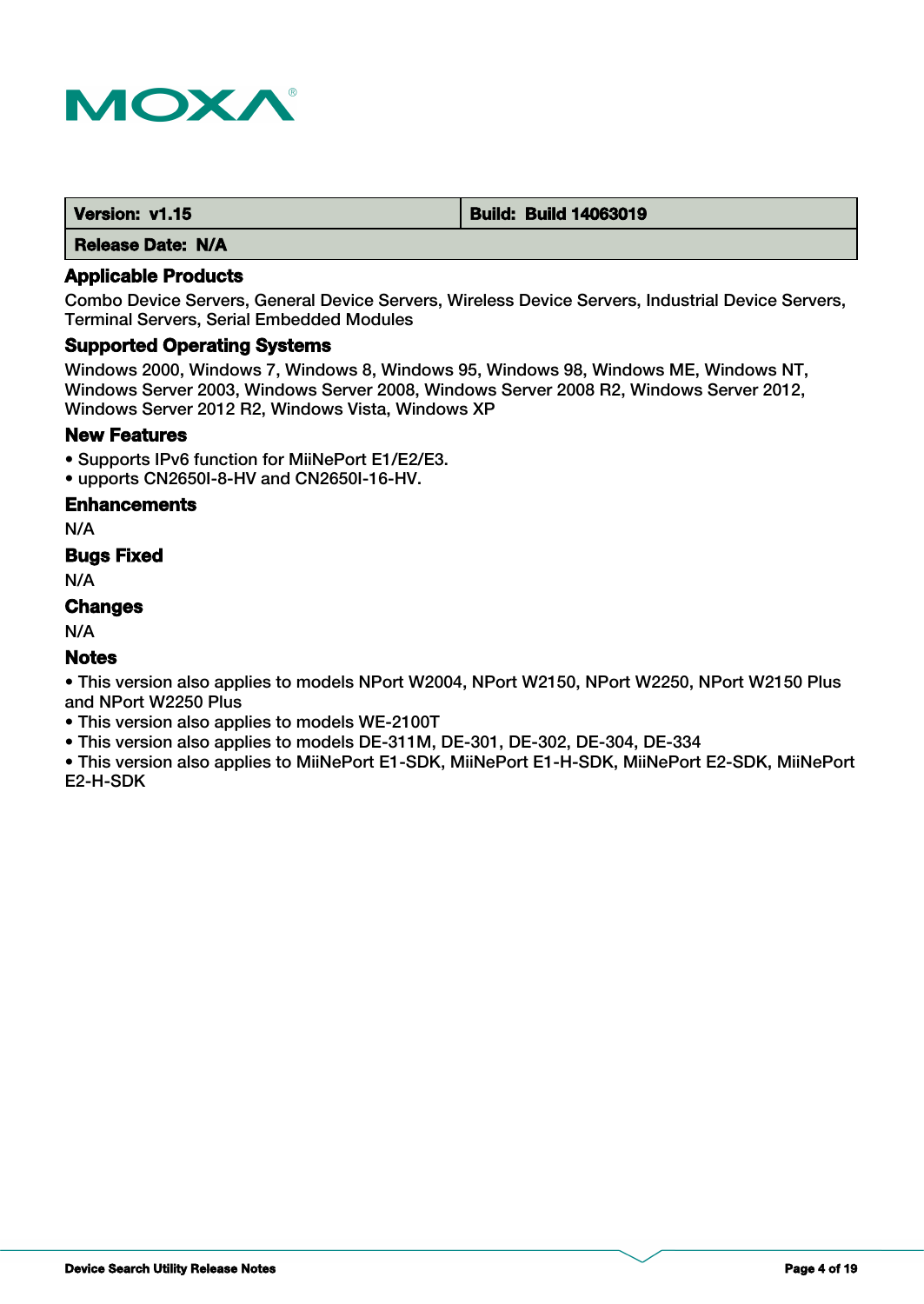

| Version: v1.14 | <b>Build: Build 12122713</b> |
|----------------|------------------------------|
|                |                              |

# **Applicable Products**

General Device Servers, Combo Device Servers, Wireless Device Servers, Industrial Device Servers, Terminal Servers, Serial Embedded Modules

#### **Supported Operating Systems**

Windows 2000, Windows 7, Windows 8, Windows 95, Windows 98, Windows ME, Windows NT, Windows Server 2003, Windows Server 2008, Windows Server 2008 R2, Windows Server 2012, Windows Vista, Windows XP

# **New Features**

- Supports NPort W2150A/W2250A.
- Supports NPort 5150AI-M12/5250AI-M12/5450AI-M12.
- Supports Windows 8 and Windows server 2012.

#### **Enhancements**

N/A

### **Bugs Fixed**

• Changing IPs of multiple devices at the same time would fail when the devices had the same IP originally.

# **Changes**

N/A

# **Notes**

• This version also applies to models NPort W2004, NPort W2150, NPort W2250, NPort W2150 Plus and NPort W2250 Plus

- This version also applies to models WE-2100T
- This version also applies to models DE-311M, DE-301, DE-302, DE-304, DE-334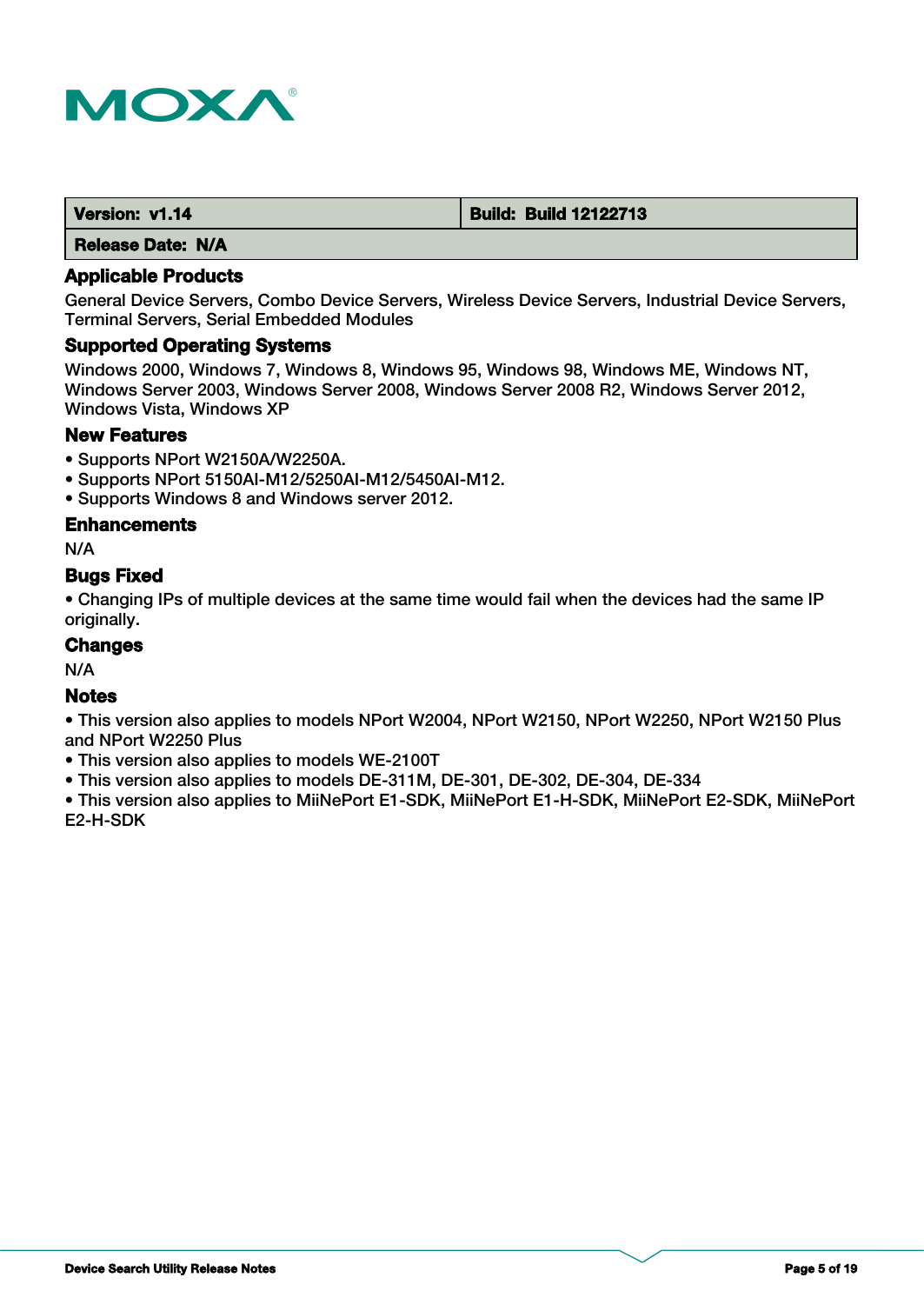

| Version: v1.13 | <b>Build: Build 12021410</b> |
|----------------|------------------------------|
|                |                              |

# **Applicable Products**

General Device Servers, Combo Device Servers, Wireless Device Servers, Industrial Device Servers, Terminal Servers, Serial Embedded Modules

#### **Supported Operating Systems**

Windows 2000, Windows 7, Windows 95, Windows 98, Windows ME, Windows NT, Windows Server 2003, Windows Server 2008, Windows Server 2008 R2, Windows Vista, Windows XP

#### **New Features**

• Supports MiiNePort E1/E1-H/E2/E2-H SDK.

• Supports MiiNePort W1.

#### **Enhancements**

N/A

### **Bugs Fixed**

- The firmware upgrade timeout error when the web console is minimized.
- Invalid IP addresses, netmasks, and gateways were not accepted in the assign IP dialog box.
- Search would terminate if the reply content was incorrect.
- File path was too long, which would cause file opening errors.

# **Changes**

N/A

# **Notes**

• This version also applies to models NPort W2004, NPort W2150, NPort W2250, NPort W2150 Plus and NPort W2250 Plus

- This version also applies to models WE-2100T
- This version also applies to models DE-311M, DE-301, DE-302, DE-304, DE-334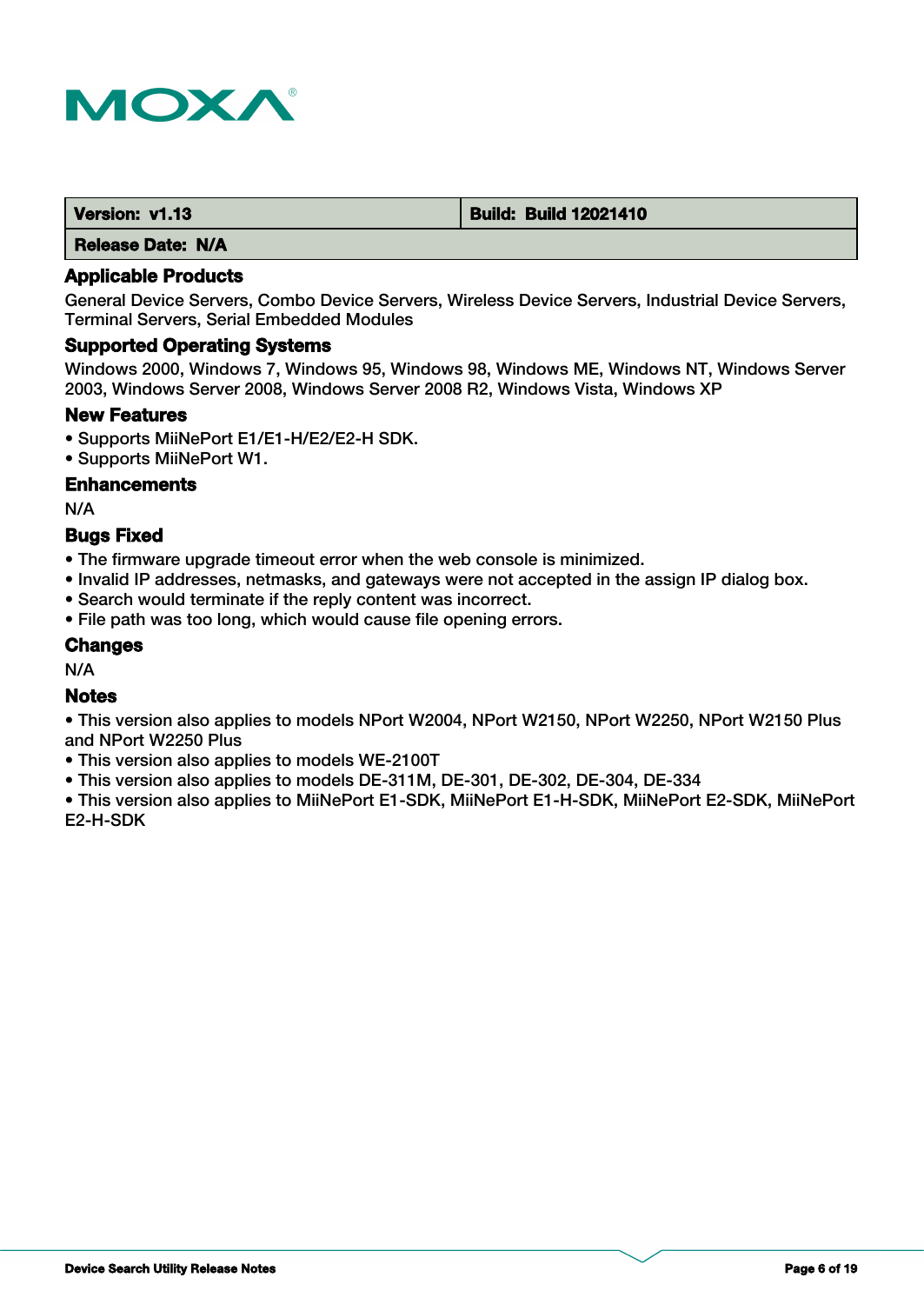

| Version: v1.12 | <b>Build: Build 11090617</b> |
|----------------|------------------------------|
| ----           |                              |

### **Applicable Products**

General Device Servers, Combo Device Servers, Wireless Device Servers, Industrial Device Servers, Terminal Servers, Serial Embedded Modules

#### **Supported Operating Systems**

Windows 2000, Windows 7, Windows 95, Windows 98, Windows ME, Windows NT, Windows Server 2003, Windows Server 2008, Windows Server 2008 R2, Windows Vista, Windows XP

#### **New Features**

- Supports NPort Z3150.
- Supports MiiNePort E3, E3-H.
- Supports NPort P5150A.

#### **Enhancements**

N/A

# **Bugs Fixed**

• Correct issue with searching for unauthorized equipment on the network.

- When searching for new devices, the countdown time was not accurate.
- Firmware upgrade failed for the Zigbee Series.
- Upgrade firmware status was displayed as "upload" when actually in a waiting state.
- After upgrading the firmware, could not enter an 'OK' state. Only a "write flash 100%" message would appear for the NPort 5000 series.
- Terminating an update would cause the Zigbee Series to not be able to be updated again.
- When using a 10M hub, firmware updates would have a timeout problem for the Zigbee Series.

### **Changes**

N/A

### **Notes**

• This version also applies to models NPort W2004, NPort W2150, NPort W2250, NPort W2150 Plus and NPort W2250 Plus

• This version also applies to models WE-2100T

• This version also applies to models DE-311M, DE-301, DE-302, DE-304, DE-334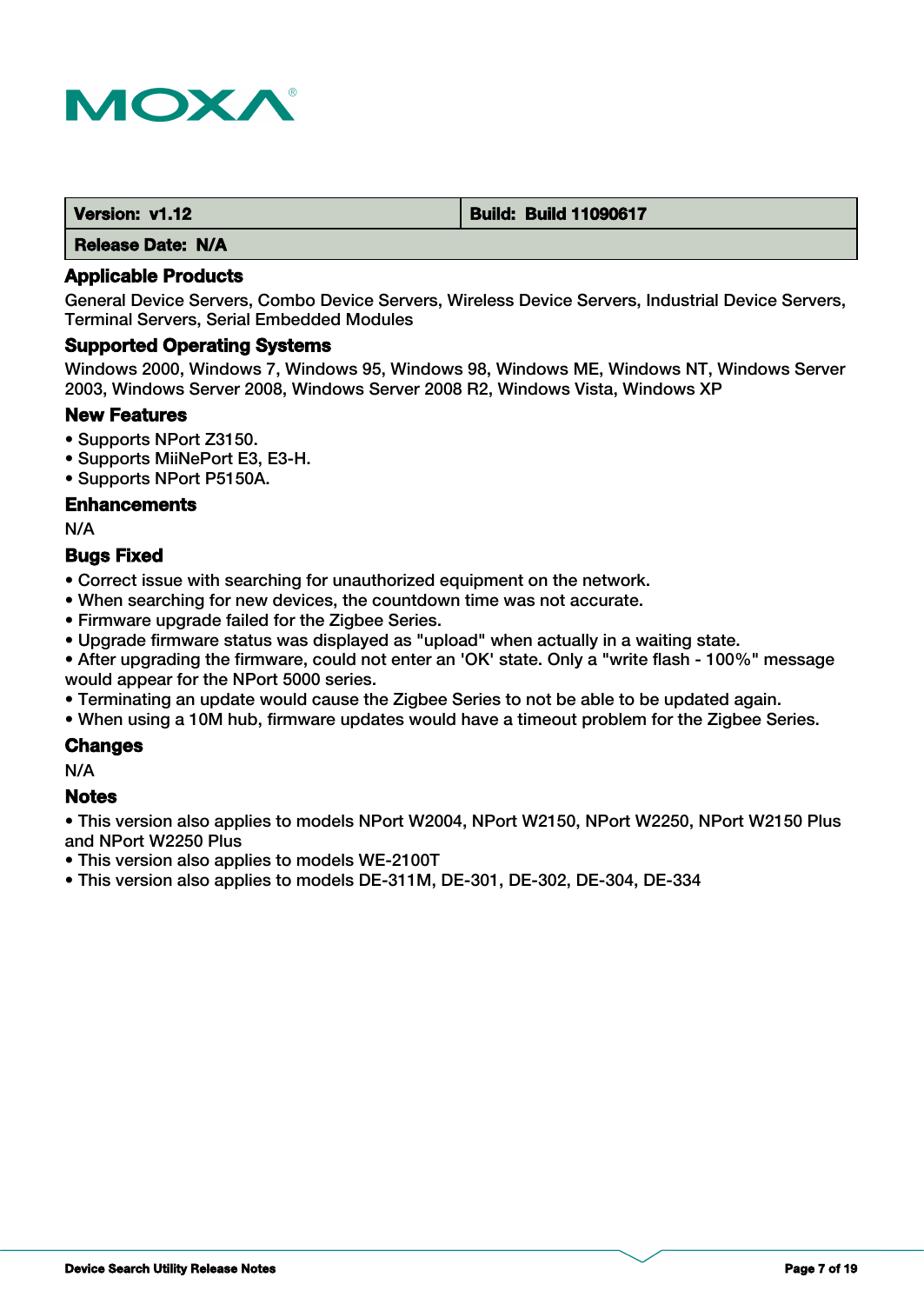

| Version: v1.11 | <b>Build: Build 11051013</b> |
|----------------|------------------------------|
|----------------|------------------------------|

# **Applicable Products**

General Device Servers, Combo Device Servers, Wireless Device Servers, Industrial Device Servers, Terminal Servers, Serial Embedded Modules

# **Supported Operating Systems**

Windows 2000, Windows 95, Windows 98, Windows ME, Windows NT, Windows Server 2003, Windows Vista, Windows XP

#### **New Features**

- Supports NPort S8458-4S-SC-T.
- Supports NPort 5600 DTL Series.

#### **Enhancements**

N/A

# **Bugs Fixed**

N/A

### **Changes**

N/A

# **Notes**

- This version also applies to models WE-2100T
- This version also applies to models DE-311M, DE-301, DE-302, DE-304, DE-334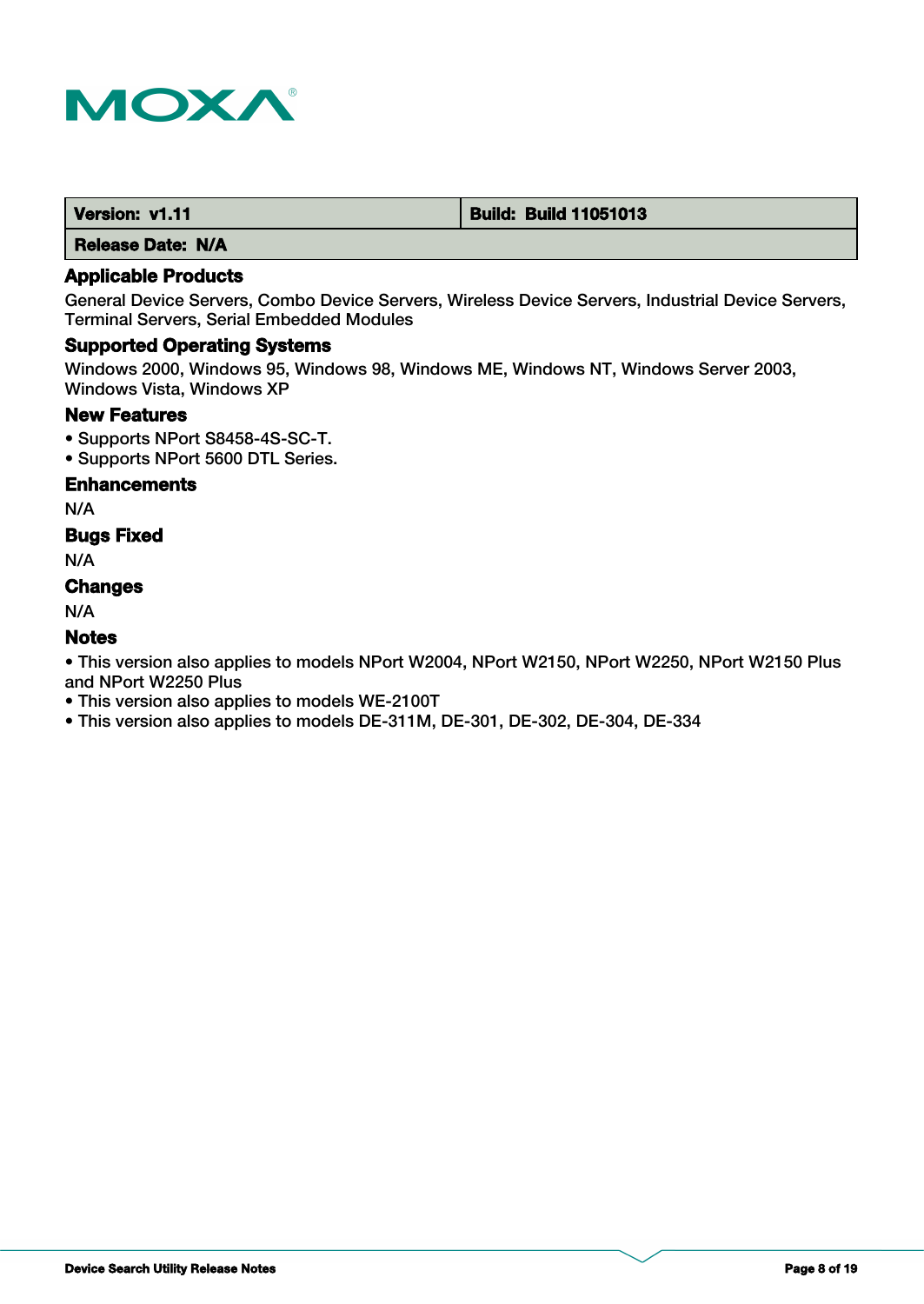

# **Applicable Products**

General Device Servers, Combo Device Servers, Wireless Device Servers, Industrial Device Servers, Terminal Servers, Serial Embedded Modules

# **Supported Operating Systems**

Windows 2000, Windows 95, Windows 98, Windows ME, Windows NT, Windows Server 2003, Windows Vista, Windows XP

#### **New Features**

• Supports MiiNePort E1-H, E2-H,E2.

• Supports NPort 5110A, 5130A, 5150A, IA5450A, IA5450AI, IA5150A, IA5150AI, IA5250A, IA5250AI, 5210A, 5230A, 5250A.

• Supports upload ez page.

#### **Enhancements**

N/A

### **Bugs Fixed**

N/A

# **Changes**

N/A

### **Notes**

• This version also applies to models NPort W2004, NPort W2150, NPort W2250, NPort W2150 Plus and NPort W2250 Plus

• This version also applies to models WE-2100T

• This version also applies to models DE-311M, DE-301, DE-302, DE-304, DE-334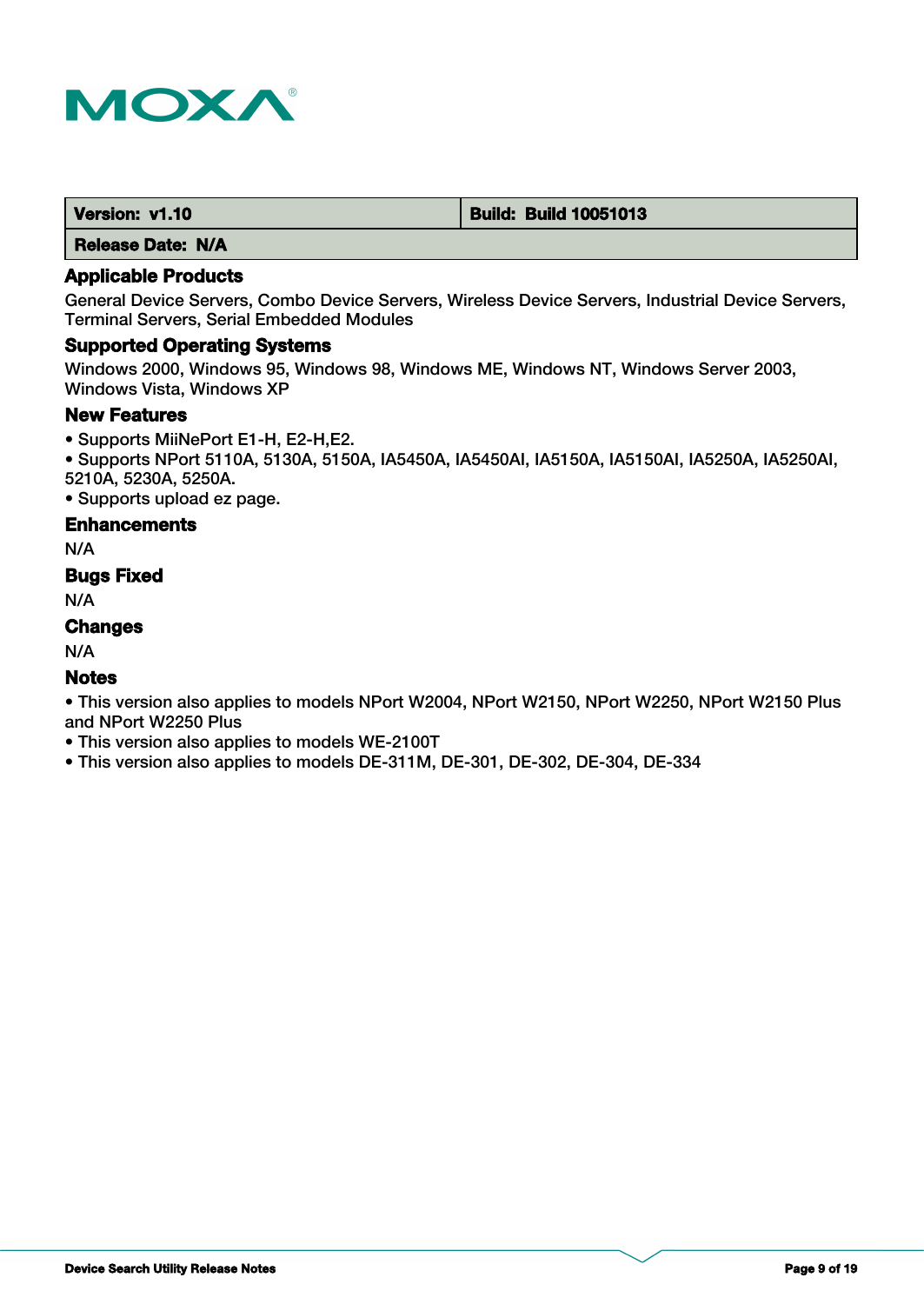

| Version: v1.9 | <b>Build: Build 09072015</b> |
|---------------|------------------------------|
|---------------|------------------------------|

# **Applicable Products**

General Device Servers, Combo Device Servers, Wireless Device Servers, Industrial Device Servers, Terminal Servers, Serial Embedded Modules

### **Supported Operating Systems**

Windows 2000, Windows 95, Windows 98, Windows ME, Windows NT, Windows Server 2003, Windows Vista, Windows XP

#### **New Features**

• Supports MiiNePort E1, NPort 5450 , NPort 5450I.

#### **Enhancements**

N/A

# **Bugs Fixed**

N/A

### **Changes**

• Modified NPort IA-5150 model name.

### **Notes**

- This version also applies to models WE-2100T
- This version also applies to models DE-311M, DE-301, DE-302, DE-304, DE-334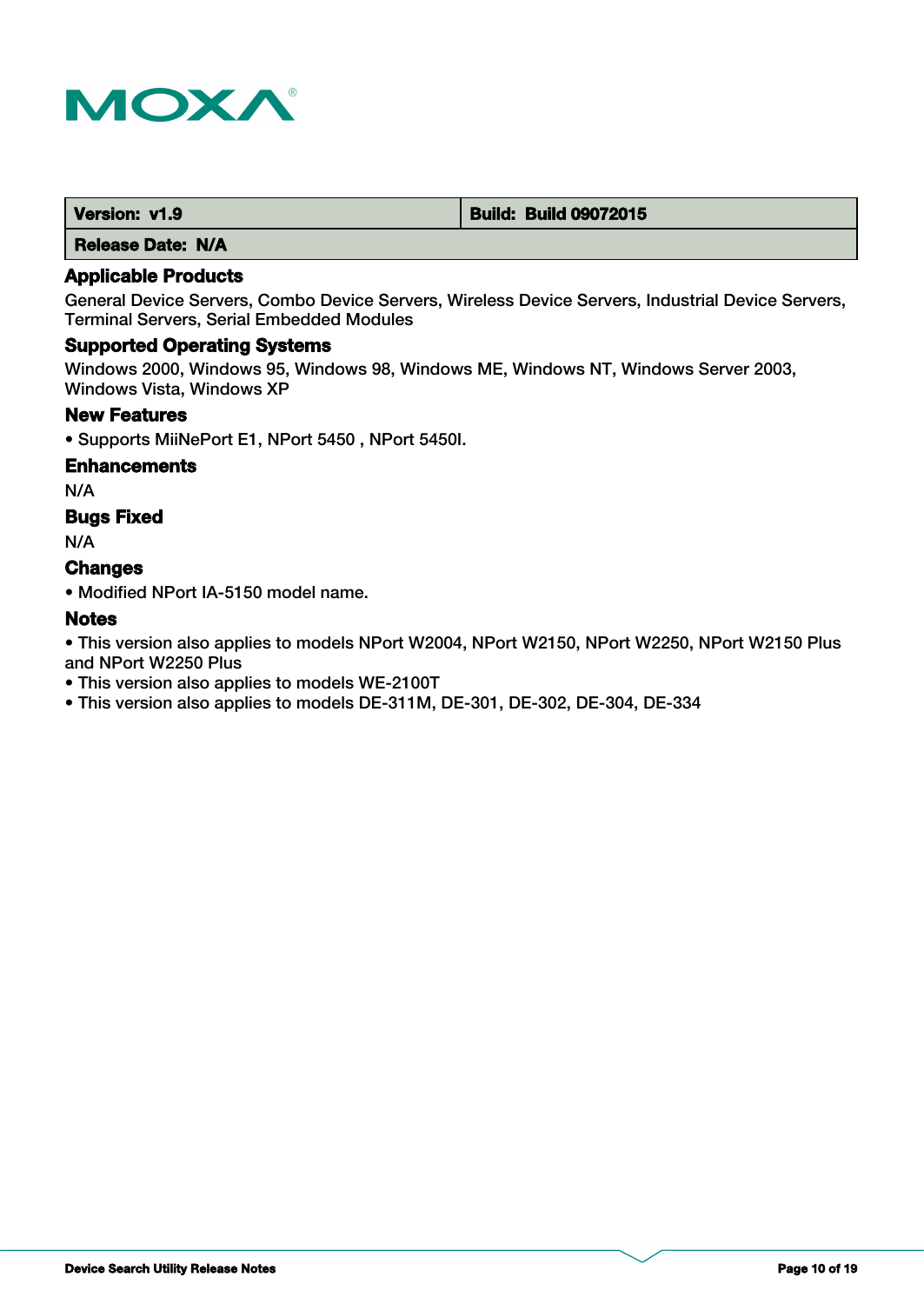

| Version: v1.8 | <b>Build: Build 09050411</b> |
|---------------|------------------------------|
|---------------|------------------------------|

# **Applicable Products**

General Device Servers, Combo Device Servers, Wireless Device Servers, Industrial Device Servers, Terminal Servers, Serial Embedded Modules

### **Supported Operating Systems**

Windows 2000, Windows 95, Windows 98, Windows ME, Windows NT, Windows Server 2003, Windows Vista, Windows XP

#### **New Features**

• Supports MiiNePort E1, NPort 5450, NPort 5450I.

#### **Enhancements**

N/A

# **Bugs Fixed**

N/A

# **Changes**

N/A

# **Notes**

- This version also applies to models WE-2100T
- This version also applies to models DE-311M, DE-301, DE-302, DE-304, DE-334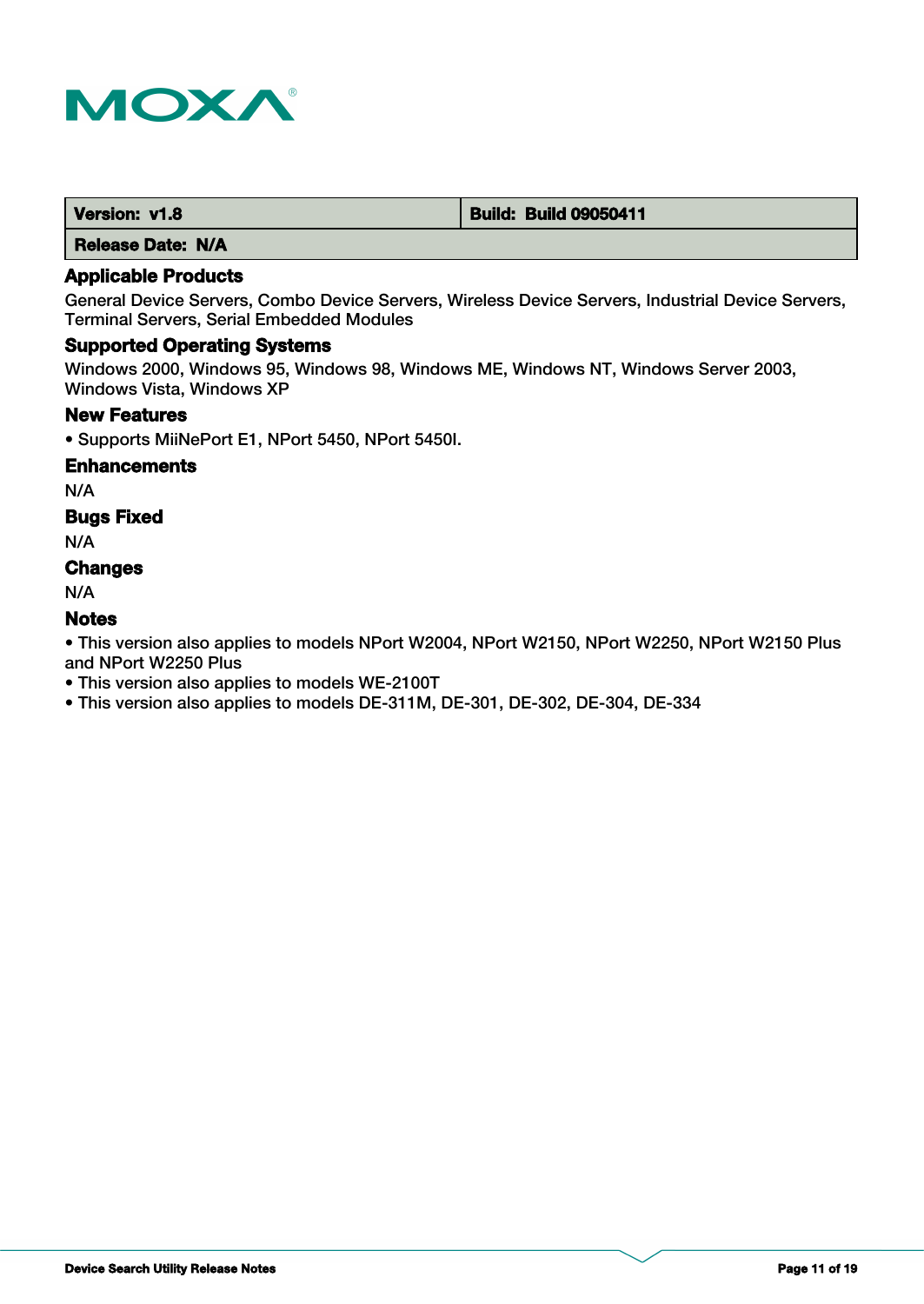

| Version: v1.7            | <b>Build: Build 09022517</b> |
|--------------------------|------------------------------|
| <b>Release Date: N/A</b> |                              |

General Device Servers, Combo Device Servers, Wireless Device Servers, Industrial Device Servers, Terminal Servers, Serial Embedded Modules

#### **Supported Operating Systems**

Windows 2000, Windows 95, Windows 98, Windows ME, Windows NT, Windows Server 2003, Windows Vista, Windows XP

#### **New Features**

• Supports NPort S8000 Series.

#### **Enhancements**

• Modified the default countdown time of "Search function" from 5 to 10 seconds.

#### **Bugs Fixed**

• If users ran the utility for the first time and the network status was unlinked, the value of the search properties would be set to zero.

• Under a multiple-NIC environment with one NIC disconnected, the search process would be blocked.

- Failed to unlock an NPort if the password length was 16 characters.
- Failed to upgrade an NPort's firmware if the password length was 16 characters.
- The ACL function would be disabled if there were no rules in the ACL table.
- Assigning IPs sequentially would have issues when assigning an IPv6 address to NPort.
- Could not configure multiple NPort IPv6 addresses at the same time.

• User could not connect to the NPort's HTTPS console if the NPort and user's PC were in different subnets.

• The "Locate" function would not end if an NPort didn't respond.

#### **Changes**

N/A

#### **Notes**

- This version also applies to models WE-2100T
- This version also applies to models DE-311M, DE-301, DE-302, DE-304, DE-334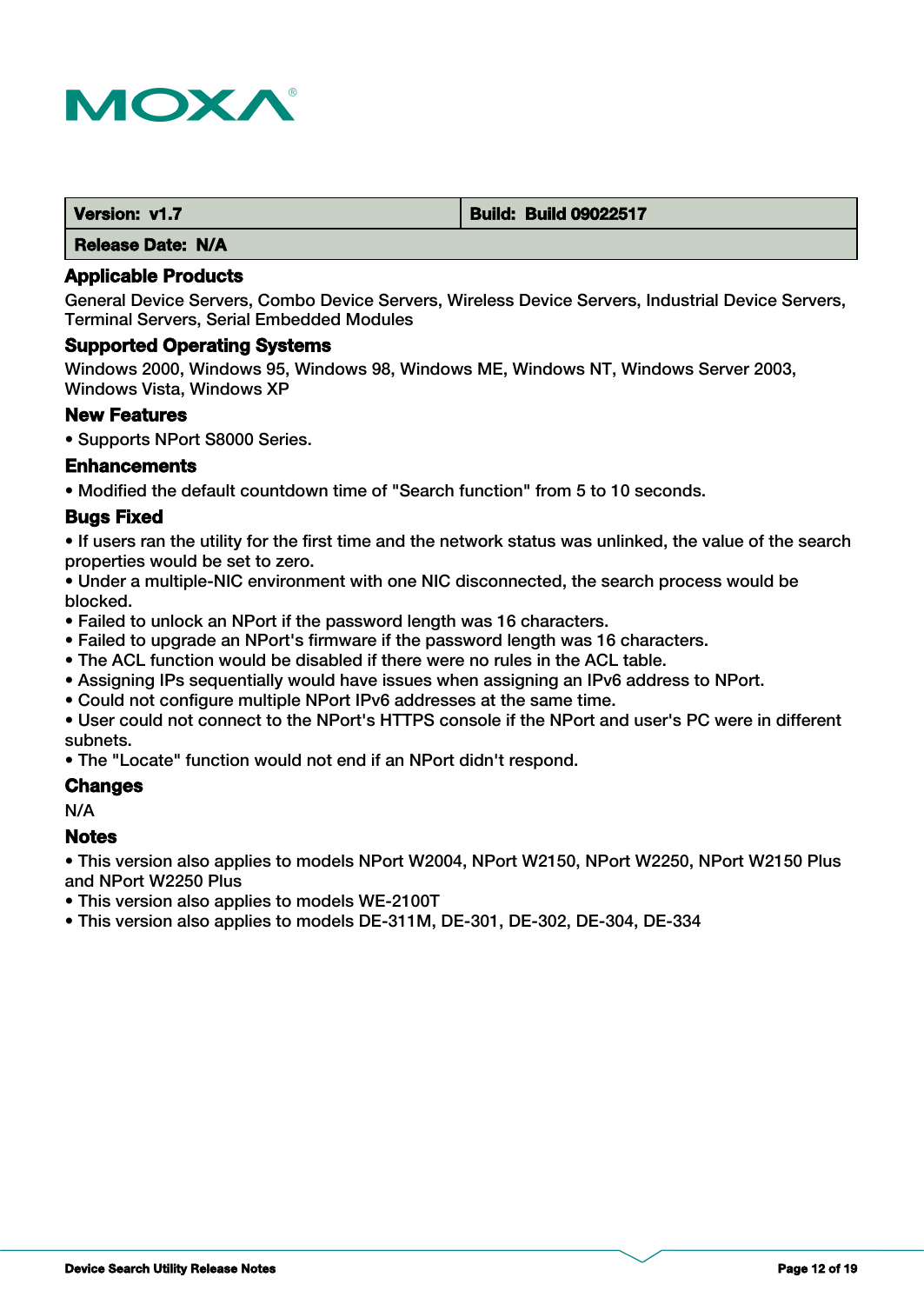

| Version: v1.6 | <b>Build: Build 08050611</b> |
|---------------|------------------------------|
|               |                              |

# **Applicable Products**

General Device Servers, Combo Device Servers, Wireless Device Servers, Industrial Device Servers, Terminal Servers, Serial Embedded Modules

# **Supported Operating Systems**

Windows 2000, Windows 95, Windows 98, Windows ME, Windows NT, Windows Server 2003, Windows Vista, Windows XP

#### **New Features**

• Supports IPv6 protocol.

#### **Enhancements**

N/A

# **Bugs Fixed**

N/A

# **Changes**

N/A

# **Notes**

- This version also applies to models WE-2100T
- This version also applies to models DE-311M, DE-301, DE-302, DE-304, DE-334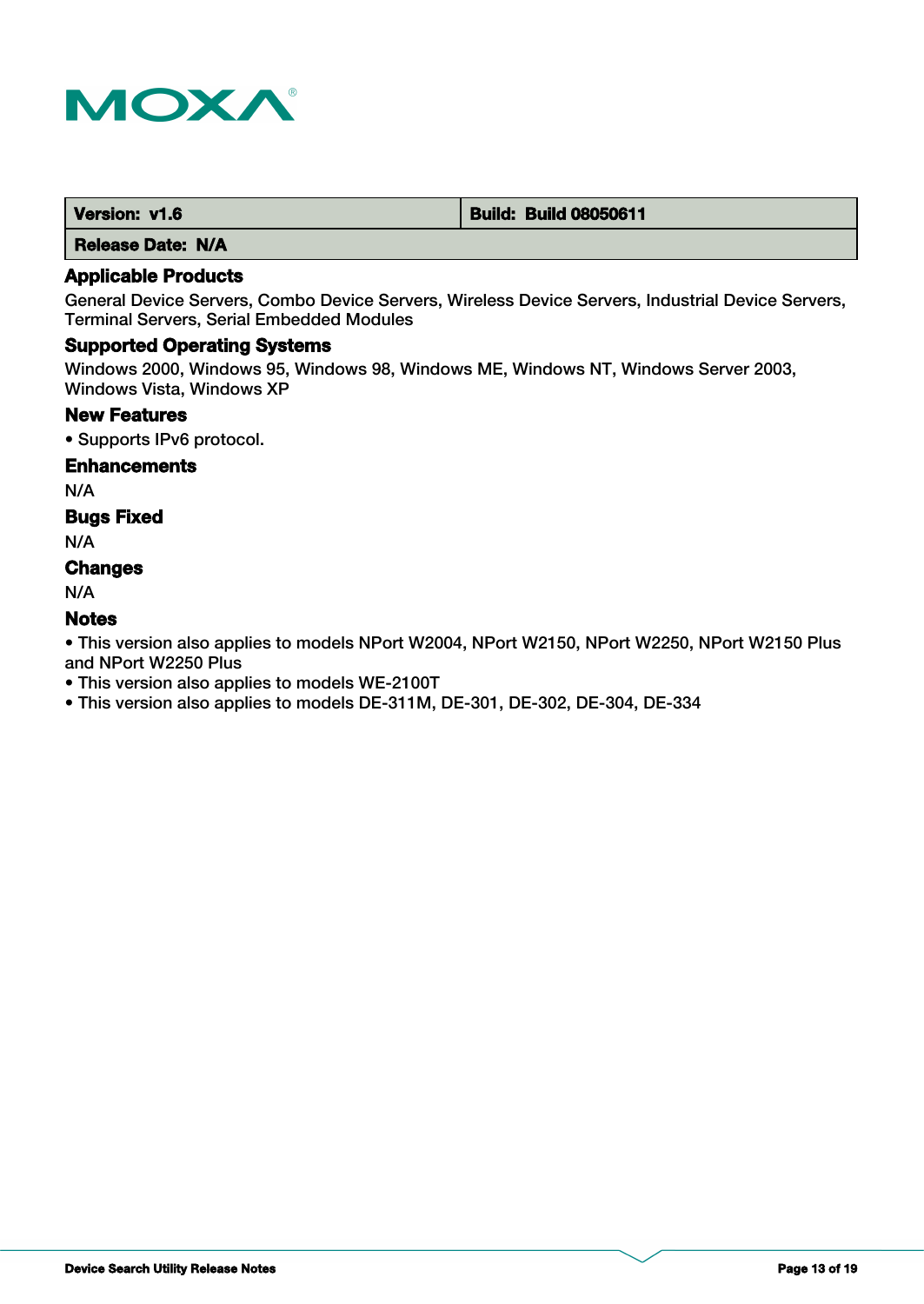

| Version: v1.5 | <b>Build: Build 07100912</b> |
|---------------|------------------------------|
|               |                              |

#### **Applicable Products**

General Device Servers, Combo Device Servers, Wireless Device Servers, Industrial Device Servers, Terminal Servers, Serial Embedded Modules

### **Supported Operating Systems**

Windows 2000, Windows 95, Windows 98, Windows ME, Windows NT, Windows Server 2003, Windows Vista, Windows XP

#### **New Features**

• Displays two IPs and MACs on user interface.

• upports new products, CN2650-8, CN2650-16, CN2650I-8, CN2650I-16, CN2610-8-2AC, CN2610- 16-2AC, CN2650-8-2AC, CN2650-16-2AC, CN2650I-8-2AC, and CN2650I-16-2AC.

### **Enhancements**

• "Assign IP" function for CN2610 series.

#### **Bugs Fixed**

N/A

### **Changes**

N/A

### **Notes**

• This version also applies to models NPort W2004, NPort W2150, NPort W2250, NPort W2150 Plus and NPort W2250 Plus

• This version also applies to models WE-2100T

• This version also applies to models DE-311M, DE-301, DE-302, DE-304, DE-334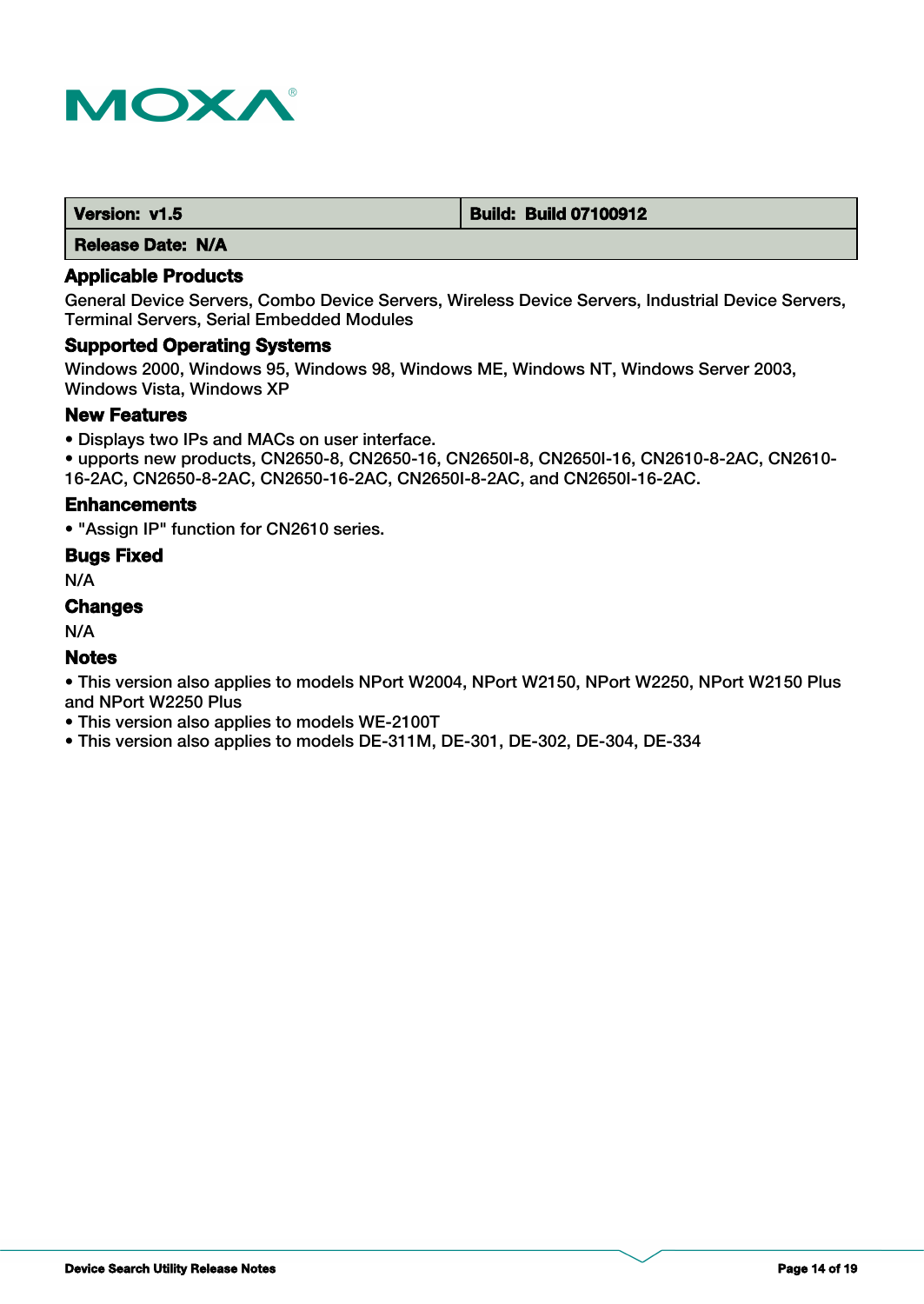

| Version: v1.4 | <b>Build: Build 07082918</b> |
|---------------|------------------------------|
|               |                              |

# **Applicable Products**

General Device Servers, Combo Device Servers, Wireless Device Servers, Industrial Device Servers, Terminal Servers, Serial Embedded Modules

#### **Supported Operating Systems**

Windows 2000, Windows 95, Windows 98, Windows ME, Windows NT, Windows Server 2003, Windows Vista, Windows XP

#### **New Features**

• Supports NPort W2150Plus, W2150Plus-S, W2250Plus and W2250Plus-S.

#### **Enhancements**

N/A

### **Bugs Fixed**

• Disabled port-based accessible IP setting for the NPort 5000 Series.

#### **Changes**

N/A

### **Notes**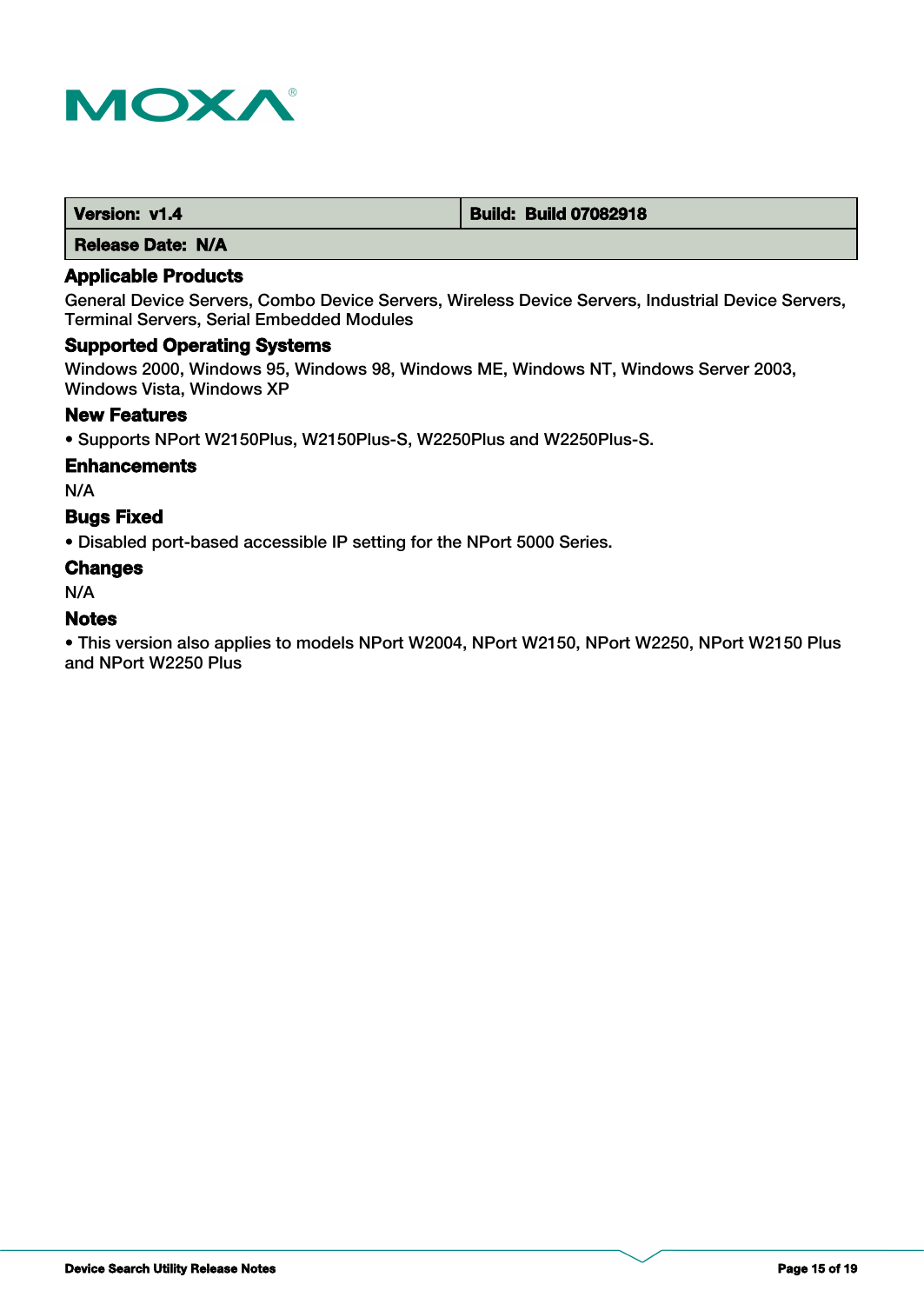

| Version: v1.3 | <b>Build: Build 07051614</b> |
|---------------|------------------------------|
|---------------|------------------------------|

# **Applicable Products**

General Device Servers, Combo Device Servers, Wireless Device Servers, Industrial Device Servers, Terminal Servers, Serial Embedded Modules

# **Supported Operating Systems**

Windows 2000, Windows 95, Windows 98, Windows ME, Windows NT, Windows Server 2003, Windows Vista, Windows XP

#### **New Features**

- Supports all NPort/Async Server/NE products.
- Supports Vista.
- Supports access control list/accessible IP setting function.

#### **Enhancements**

N/A

# **Bugs Fixed**

N/A

# **Changes**

N/A

# **Notes**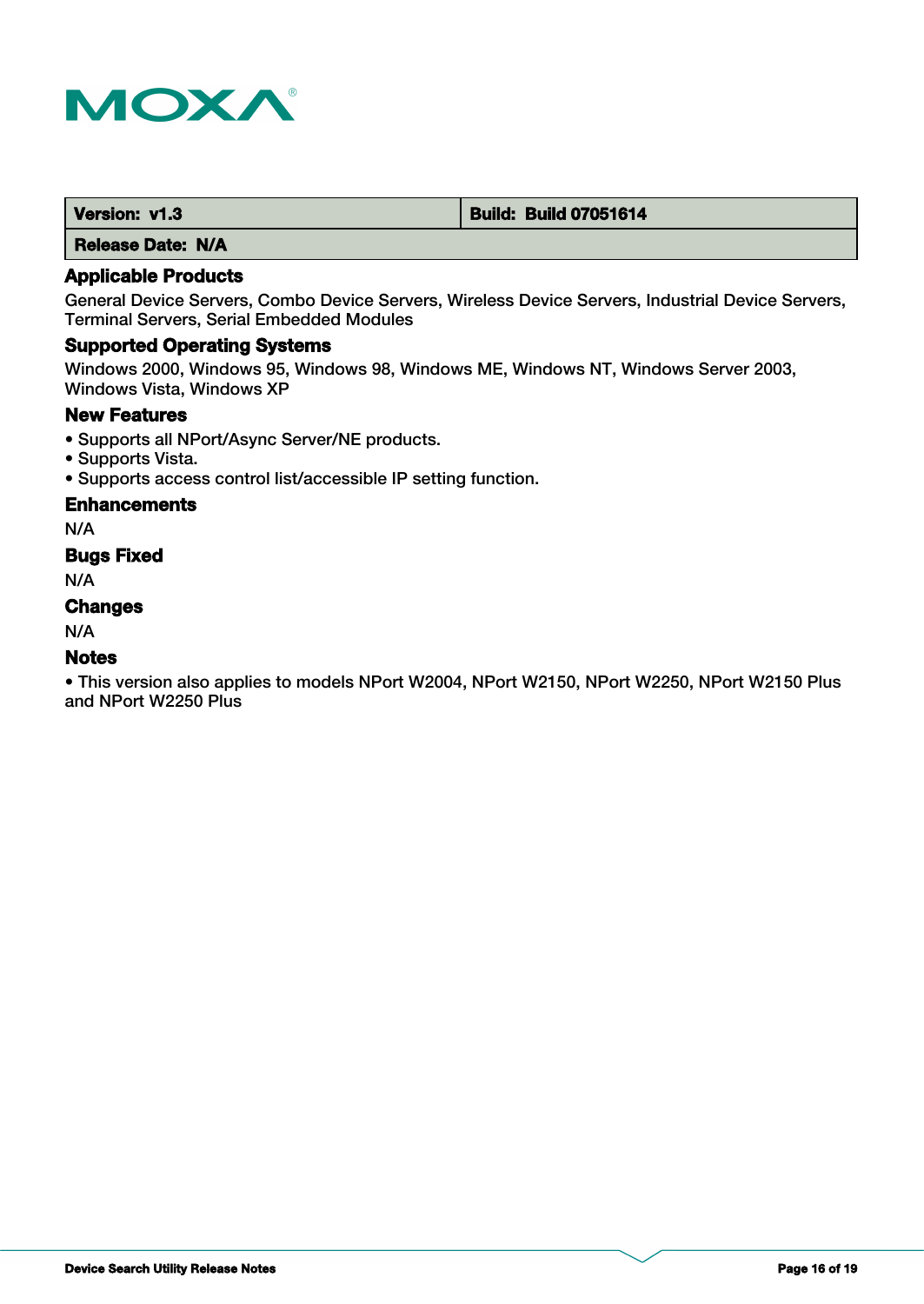

| Version: v1.2 | <b>Build: N/A</b> |
|---------------|-------------------|
| ----<br>__    |                   |

# **Applicable Products**

General Device Servers, Combo Device Servers, Wireless Device Servers, Industrial Device Servers, Terminal Servers, Serial Embedded Modules

### **Supported Operating Systems**

Windows 2000, Windows 95, Windows 98, Windows ME, Windows NT, Windows Server 2003, Windows Vista, Windows XP

#### **New Features**

• Supports NPort W2150Plus, W2150Plus-S, W2250Plus, and W2250Plus-S.

#### **Enhancements**

N/A

# **Bugs Fixed**

N/A

# **Changes**

N/A

# **Notes**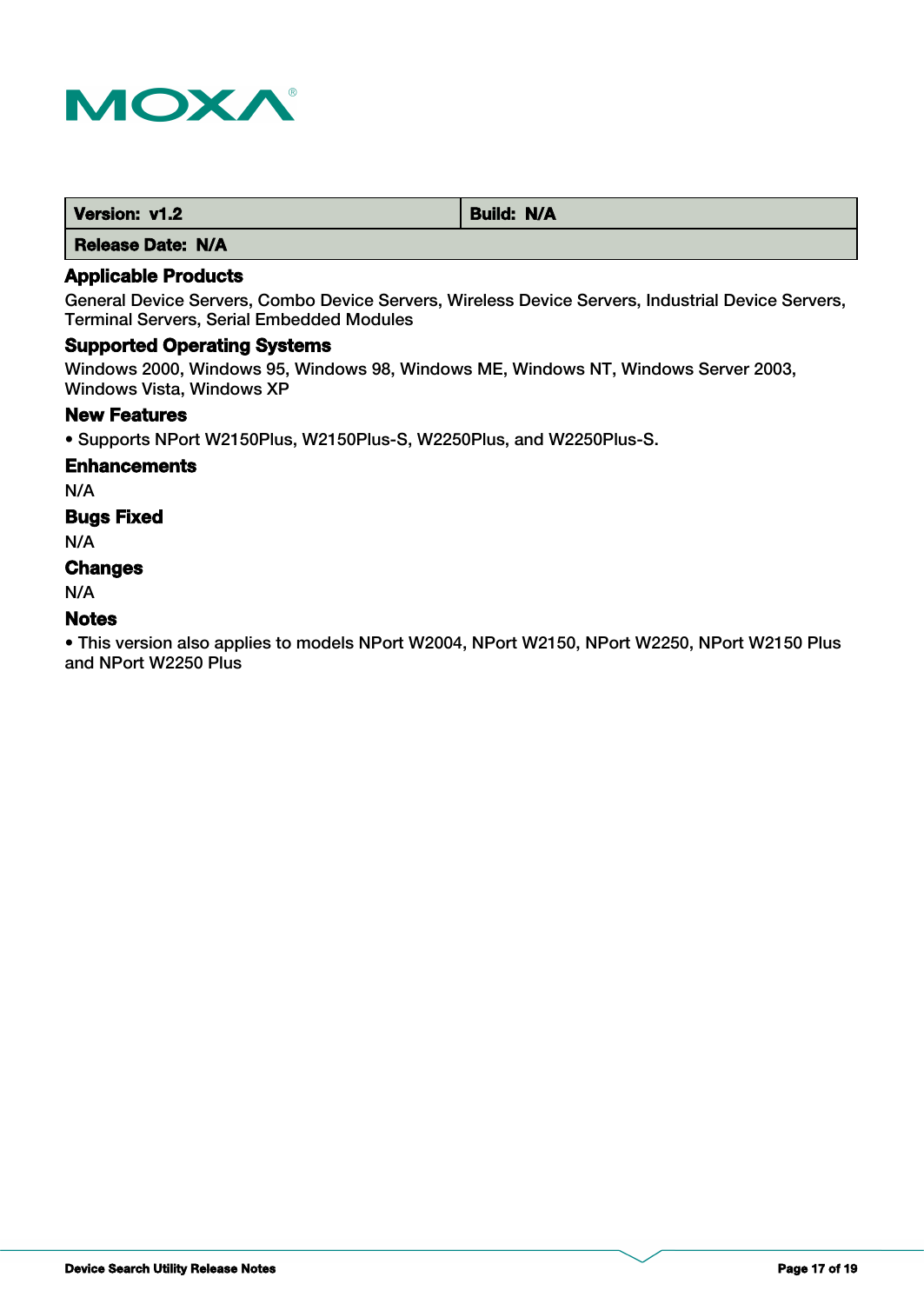

| Version: v1.1 | <b>N/A</b><br><b>Build:</b> |
|---------------|-----------------------------|
| ----<br>__    |                             |

# **Applicable Products**

General Device Servers, Combo Device Servers, Wireless Device Servers, Industrial Device Servers, Terminal Servers, Serial Embedded Modules

# **Supported Operating Systems**

Windows 2000, Windows 95, Windows 98, Windows ME, Windows NT, Windows Server 2003, Windows Vista, Windows XP

#### **New Features**

• Supports NPort IA and 6000 Series.

### **Enhancements**

• Improved "Assign IP" function.

#### **Bugs Fixed**

N/A

# **Changes**

N/A

### **Notes**